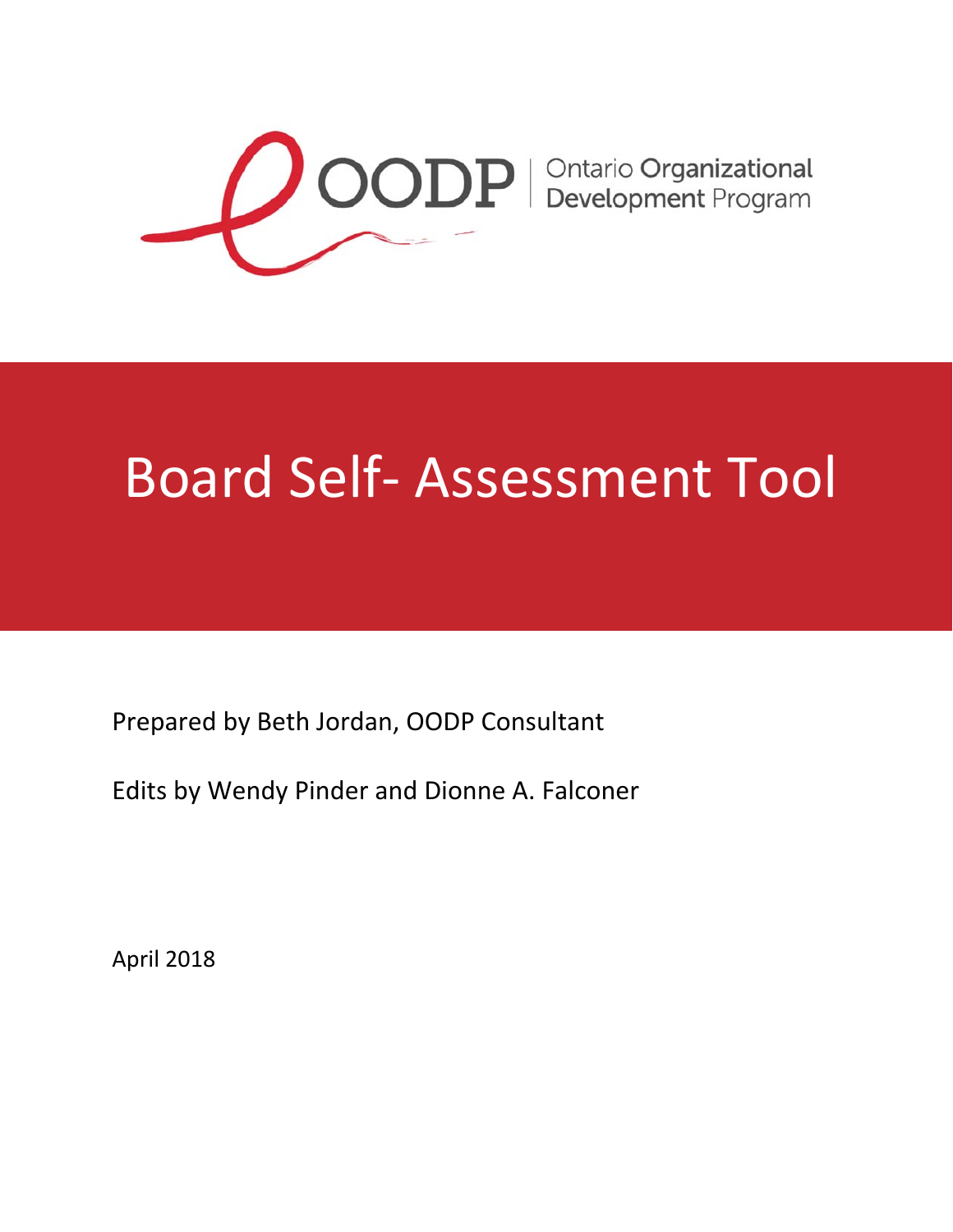# Copyright Statement

Production of the *OODP Board Self‐Assessment Tool* has been made possible through financial contributions by the AIDS Bureau, AIDS and Hepatitis C Programs, Ministry of Health and Long‐ Term Care, Ontario.

Copyright to the *OODP Board Self‐Assessment Tool* is held by the Ontario Organizational Development Program (OODP). The OODP acknowledges the contributions of its consultant, Beth Jordan, in preparing this document.

The OODP encourages the use of the *OODP Board Self‐Assessment Tool* by organizations. However, any such publication shall acknowledge OODP as the source and Beth Jordan as the Author. Its content cannot be edited or otherwise altered without permission of the OODP.

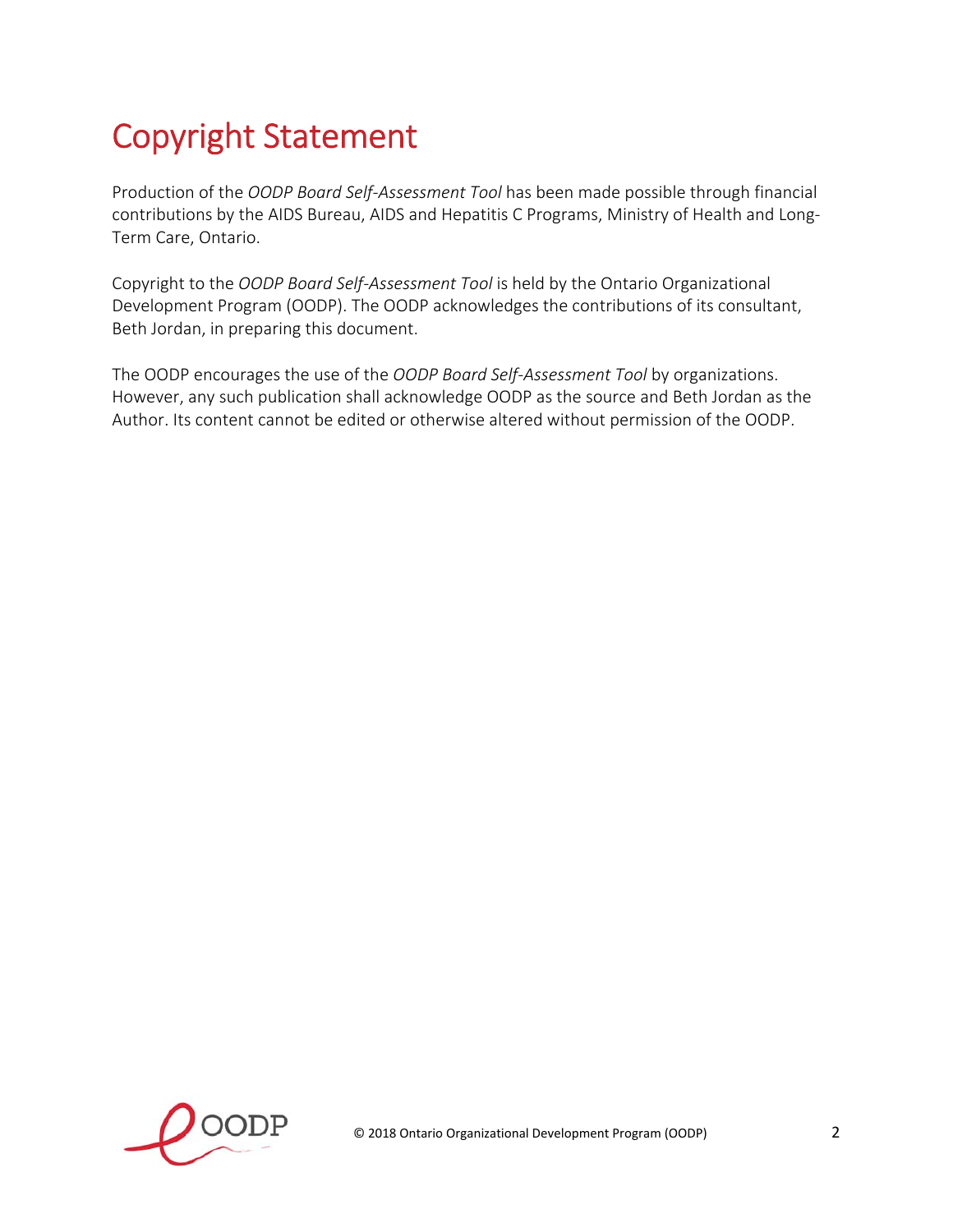# **Table of Contents**

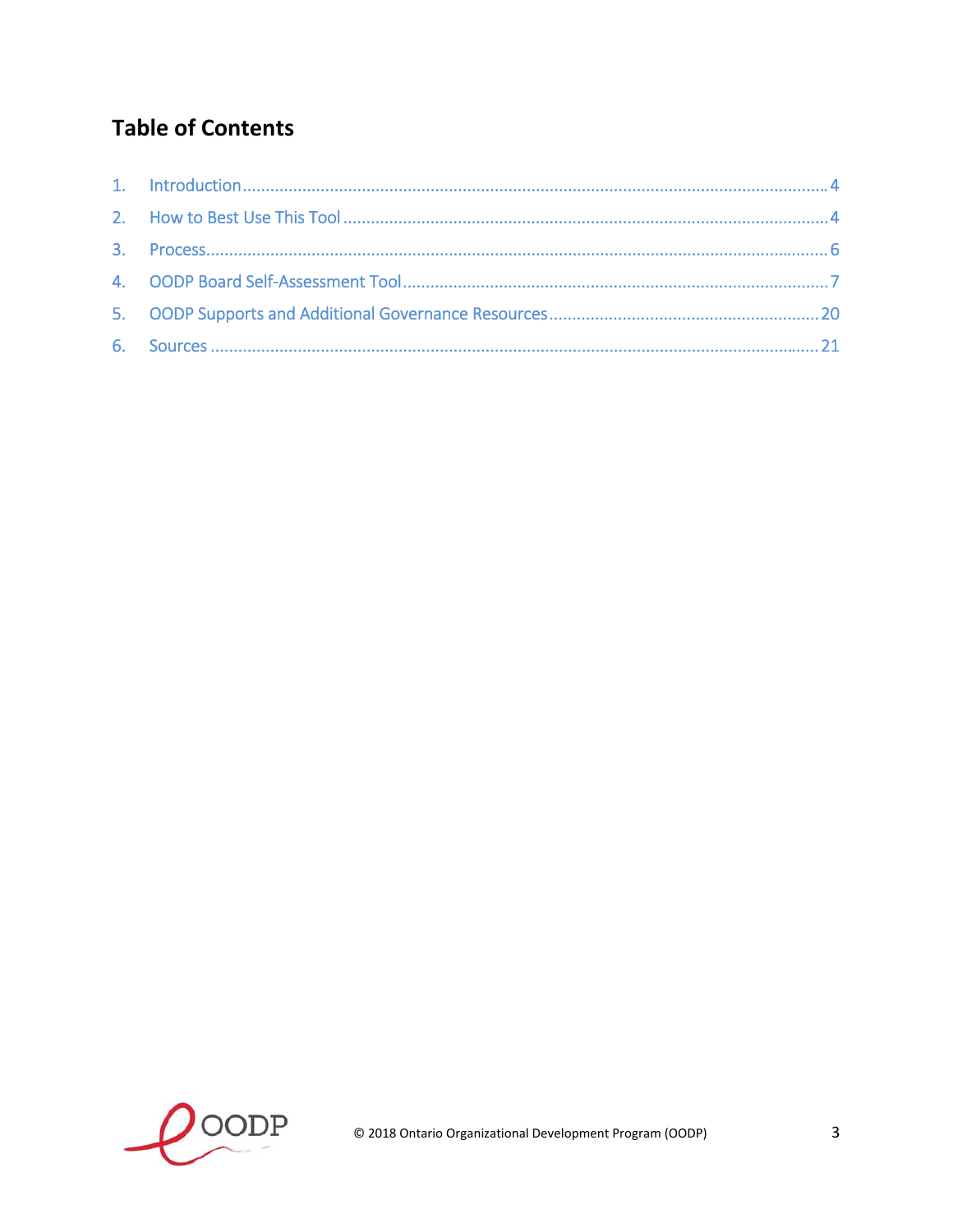## 1. Introduction

The *OODP Board Self‐Assessment Tool* has been developed to support and improve governance practice for the AIDS service organization (ASO) sector in Ontario. The objective of this resource is to provide an easy to use, practical process and tool that can be used by the Board to conduct a self‐assessment and identify improvements to strengthen the Board and the overall functioning of the organization.

Once the Tool has been completed, the results can offer an impression of the overall effectiveness of the Board and provide an opportunity for the Board and Executive Director to step back and reflect on how well the Board is functioning. Importantly, the results should be used to encourage dialogue – refresh the Board's understanding of its role and responsibilities, stimulate questions that need to be asked, identify areas of practice that may need attention, and draw out suggestions for improvement.

The survey is designed to be an easy to use self-assessment tool at a "group performance" level to generate discussion. The Tool is highly adaptable and ASO's should feel free to make changes to it for their own use.

#### 2. How to Best Use This Tool

This Tool is designed to be used for an annual Board evaluation. It is best to be completed by current Board members before an upcoming AGM. It seeks to help a Board answer the questions: *what are we doing well and what can we do better*? Using this Tool to answer these questions enables Board members to confidently say that they are acting in the best interest of the organization ‐ a key governance requirement that OODP governance resources focus on.

# **Are we acting in the best interest of the organization?**



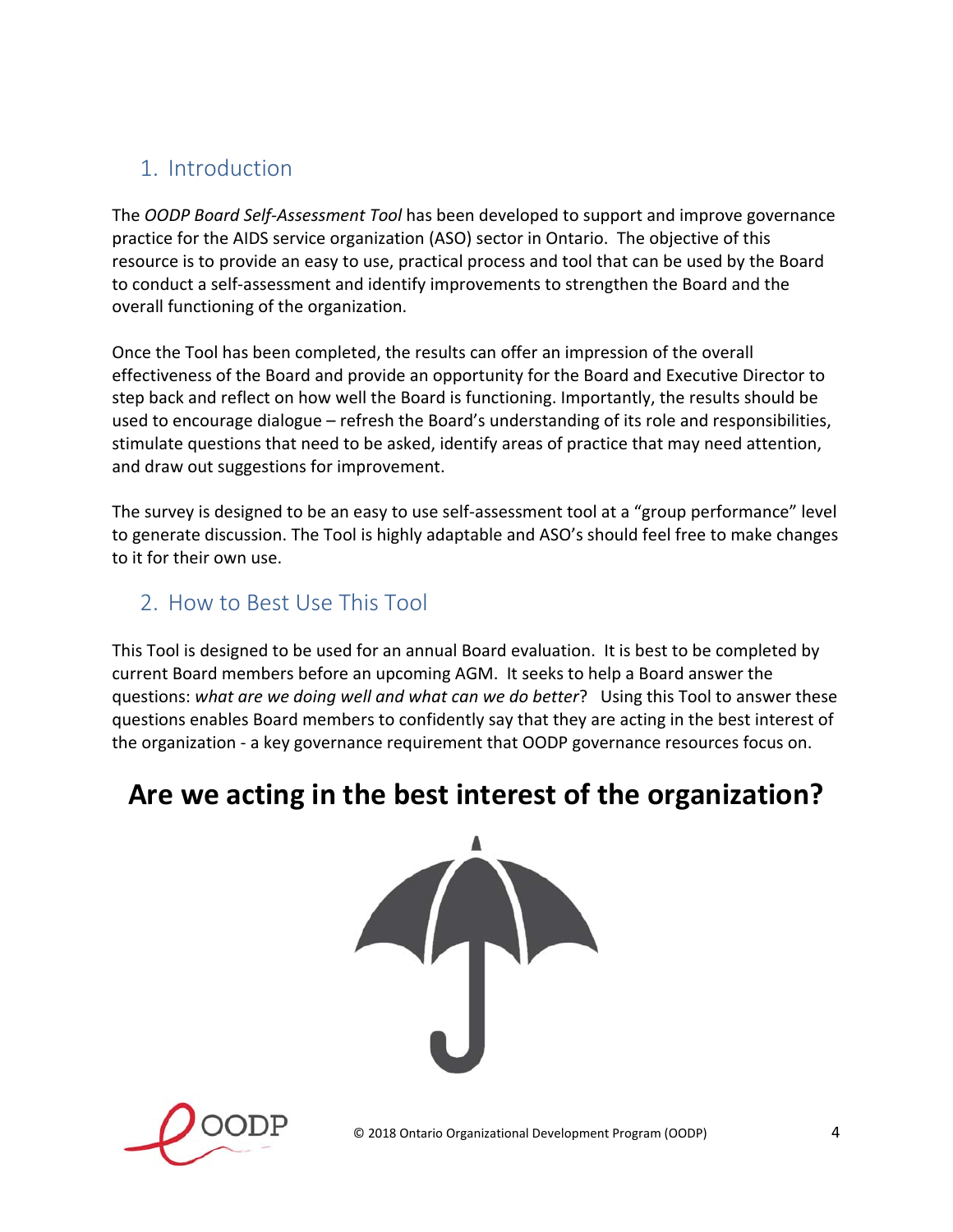This Tool is designed for organizations with a Board of Directors and someone in the Executive Director role.

- Board members should individually complete Sections A, B, C, D and E. The Executive Director should complete Sections A, B, C and E. Board members and the Executive Director may also complete Section F, however, this is optional.
- Section D on the **Performance of Individual Board Members** provides an opportunity for Board members to personally reflect on their own performance. This section, once completed, should be retained by each Board member to support their own improvement goals. In addition, the individual results should be anonymously compiled to give the Board a sense of how individual Board members feel they are performing. It would also be useful for Board members to have a group discussion about the individual issues identified that they most want to improve upon.
- Section F on **Feedback to the Chair of the Board** is an optional section that seeks to solicit feedback aimed at strengthening the role of the Chair.
- The rating scale at the bottom of each section ("My Overall Rating") asks that Board members add up the total of the numbers circled in the section. This rating is intended to provide insight on the level of performance for each section.
- Once 2 or 3 annual cycles have been completed, the results should be used to identify trends and issues that may require changes to Board policy and practice or confirm and validate best practices.
- Boards may wish to consider requesting OODP support and/or bringing in an **independent facilitator** to conduct the evaluation, compile and summarize the results, and support the Board to develop an action/work plan. Involving an external facilitator will provide Board members with the opportunity to answer freely knowing that their individual responses will be kept confidential.

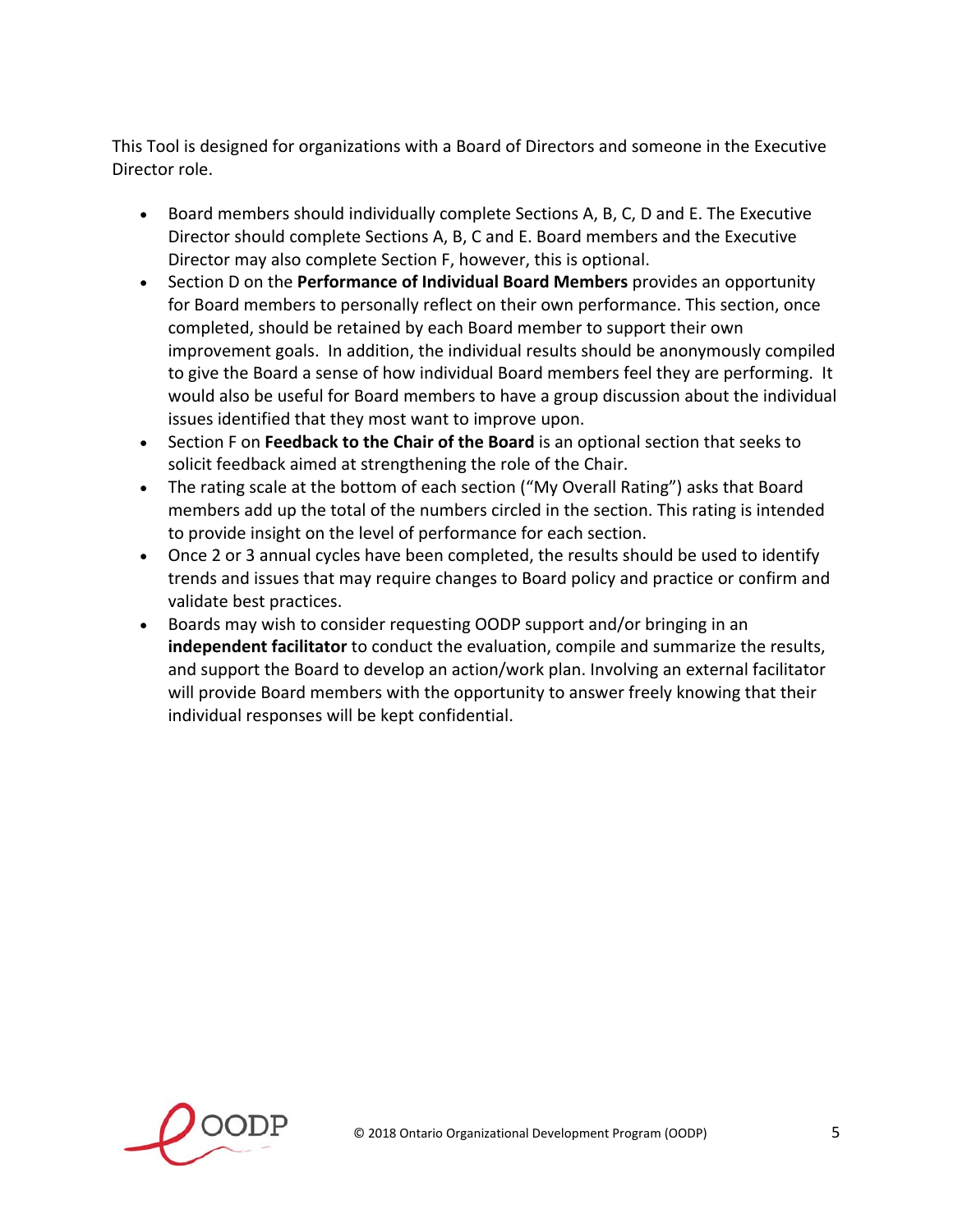#### 3. Process

**Start Up** ‐ The Executive or delegated Board Committee meets to determine the scope and areas for self‐assessment. This includes timeline and other supports required

**Self‐Assessment** ‐ Board members and the Executive Director complete their self‐assessments and results are consolidated and distributed to all Board members and the Executive Director

**Review and Action** ‐ Results are discussed as both a strategic and generative process. Action items are identified and incorporated into the Board's annual work plan.

- 1. **Start Up** ‐ The Executive Committee or designated Board Committee meets to determine the scope and process for the Board self‐assessment. This includes timelines, individuals to be involved and roles. Ideally the process should be initiated 3 to 4 months prior to the AGM.
- 2. **Self‐Assessment1** ‐ Individual Board members and the Executive Director complete the Tool. A summary report of the consolidated responses is prepared and distributed to the Board and the Executive Director.
- 3. **Review and Action** Results are discussed and opportunities and areas for improvement are identified. Board priorities are chosen and any activities required to achieve them are added to relevant work and operational plans.

The process above outlines how a Board might approach the self‐assessment work by completing the survey, section by section, all at one time. Boards can also choose to do different sections at different times until the assessment has been completed. Feel free to determine a process that works best for your unique Board. What is most important is that on an annual basis, the Board comprehensively assesses its performance.

 $1$  Board self-assessment can be done at any time of the year and should be put on the Board's annual work plan. It may be best not to schedule it at the same time of the year that the Board is conducting an evaluation of the Executive Director or preparing for the AGM.



 $\overline{a}$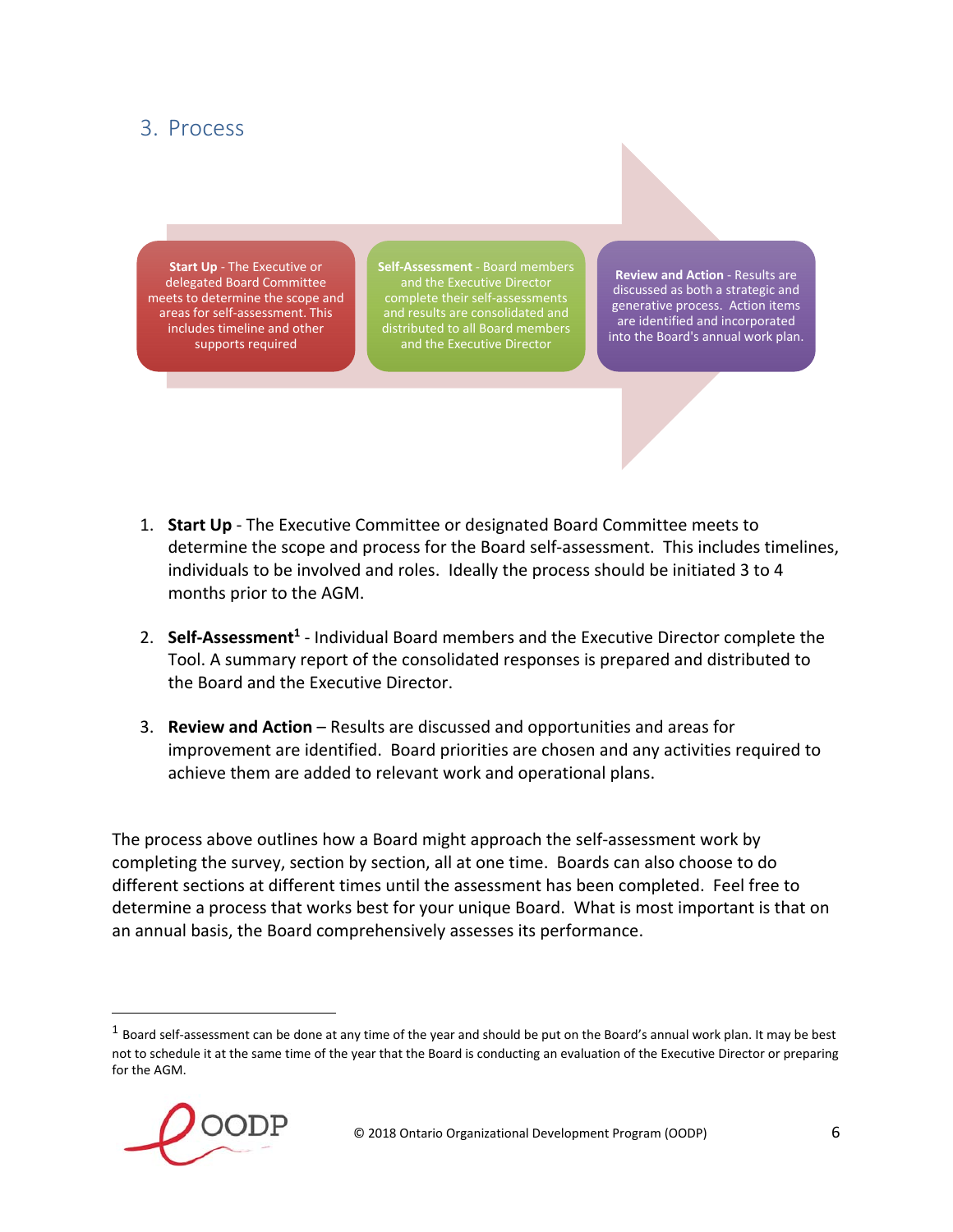#### 4. OODP Board Self‐Assessment Tool

**Name:**

For period from: \_\_\_\_\_\_\_\_\_\_\_\_\_\_\_\_\_\_\_\_\_\_\_\_\_ to \_\_\_\_\_\_\_\_

Please answer each question. The responses will be consolidated and presented in <sup>a</sup> summary report for discussion by the Board and Executive Director. Board members should individually complete Sections A, B, C, D and E. The Executive Director should complete Sections A, B, C and E. Board members and the Executive Director may also complete Section F, however, this is optional.

|    | Section A: How Well Has the Board Done its Job?                                                           |                             |                 |                                     |              |                          |                 |  |  |  |  |
|----|-----------------------------------------------------------------------------------------------------------|-----------------------------|-----------------|-------------------------------------|--------------|--------------------------|-----------------|--|--|--|--|
|    |                                                                                                           |                             |                 | <b>Rating</b>                       |              |                          |                 |  |  |  |  |
|    | <b>Statements</b>                                                                                         | <b>Strongly</b><br>Disagree | <b>Disagree</b> | <b>Not</b><br>Sure/<br><b>Maybe</b> | <b>Agree</b> | <b>Strongly</b><br>Agree | <b>Comments</b> |  |  |  |  |
| 1. | Our organization has a multi-year strategic<br>plan or a set of clear long-range goals and<br>priorities. | $\mathbf{1}$                | 2               | 3                                   | 4            | 5                        |                 |  |  |  |  |
| 2. | The Board's meeting agenda clearly reflects<br>our strategic plan or priorities.                          |                             | າ               | 3                                   | 4            | 5                        |                 |  |  |  |  |
| 3. | The Board has a current annual Board work<br>plan.                                                        |                             | っ               | 3                                   | 4            | 5                        |                 |  |  |  |  |
| 4. | The Board has ensured that the organization<br>also has an annual operational plan.                       | 1                           | 2               | 3                                   | 4            | 5                        |                 |  |  |  |  |

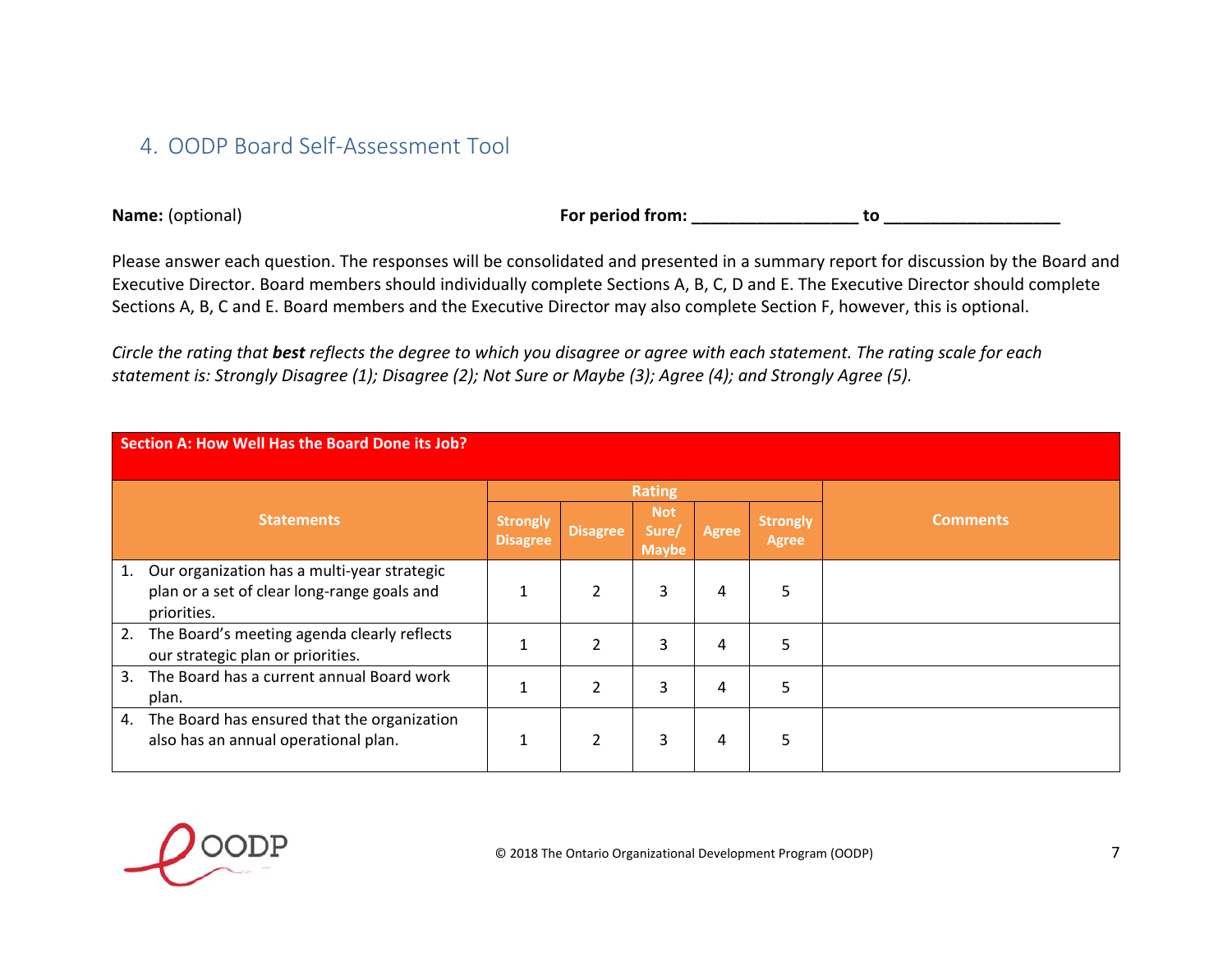|    | Section A: How Well Has the Board Done its Job?                                                                                                                                                                              |                                    |                 |                                     |                |                                 |                 |  |  |  |  |
|----|------------------------------------------------------------------------------------------------------------------------------------------------------------------------------------------------------------------------------|------------------------------------|-----------------|-------------------------------------|----------------|---------------------------------|-----------------|--|--|--|--|
|    |                                                                                                                                                                                                                              |                                    |                 | <b>Rating</b>                       |                |                                 |                 |  |  |  |  |
|    | <b>Statements</b>                                                                                                                                                                                                            | <b>Strongly</b><br><b>Disagree</b> | <b>Disagree</b> | <b>Not</b><br>Sure/<br><b>Maybe</b> | <b>Agree</b>   | <b>Strongly</b><br><b>Agree</b> | <b>Comments</b> |  |  |  |  |
| 5. | The Board gives direction to staff on how to<br>achieve the organization's mandate and<br>strategic goals primarily by setting or referring<br>to policies.                                                                  | $\mathbf{1}$                       | $\overline{2}$  | 3                                   | $\overline{4}$ | 5                               |                 |  |  |  |  |
| 6. | The Board recruits, supports and assesses the<br>performance of the Executive Director.                                                                                                                                      | $\mathbf{1}$                       | $\overline{2}$  | 3                                   | $\overline{4}$ | 5                               |                 |  |  |  |  |
| 7. | The Board ensures that the organization's<br>accomplishments and challenges are<br>communicated to members and stakeholders<br>and that they receive reports on the use of<br>human and financial resources.                 | $\mathbf{1}$                       | $\overline{2}$  | 3                                   | $\overline{4}$ | 5                               |                 |  |  |  |  |
| 8. | The Board has reviewed and approved an<br>organizational risk management plan.                                                                                                                                               | $\mathbf{1}$                       | $\overline{2}$  | $\overline{3}$                      | $\overline{4}$ | 5                               |                 |  |  |  |  |
|    | 9. I am confident that this Board would<br>effectively manage any organizational crisis<br>that could be reasonably anticipated.                                                                                             | $\mathbf{1}$                       | $\overline{2}$  | 3                                   | $\overline{a}$ | 5                               |                 |  |  |  |  |
|    | 10. The Board has developed and/or reviewed and<br>approved policies related to HIV disclosure.                                                                                                                              | $\mathbf{1}$                       | $\overline{2}$  | 3                                   | $\overline{4}$ | 5                               |                 |  |  |  |  |
|    | 11. The Board has developed and/or reviewed and<br>approved policies related to the Greater<br>Involvement of People Living with HIV/AIDS<br>(GIPA) and the Meaningful Involvement of<br>People Living with HIV/AIDS (MIPA). | $\mathbf{1}$                       | 2               | 3                                   | $\overline{a}$ | 5                               |                 |  |  |  |  |
|    | 12. The Board conducts regular self-assessment on<br>its progress, e.g. Board work plan updates and<br>an annual Board self-assessment.                                                                                      | $\mathbf{1}$                       | 2               | 3                                   | 4              | 5                               |                 |  |  |  |  |

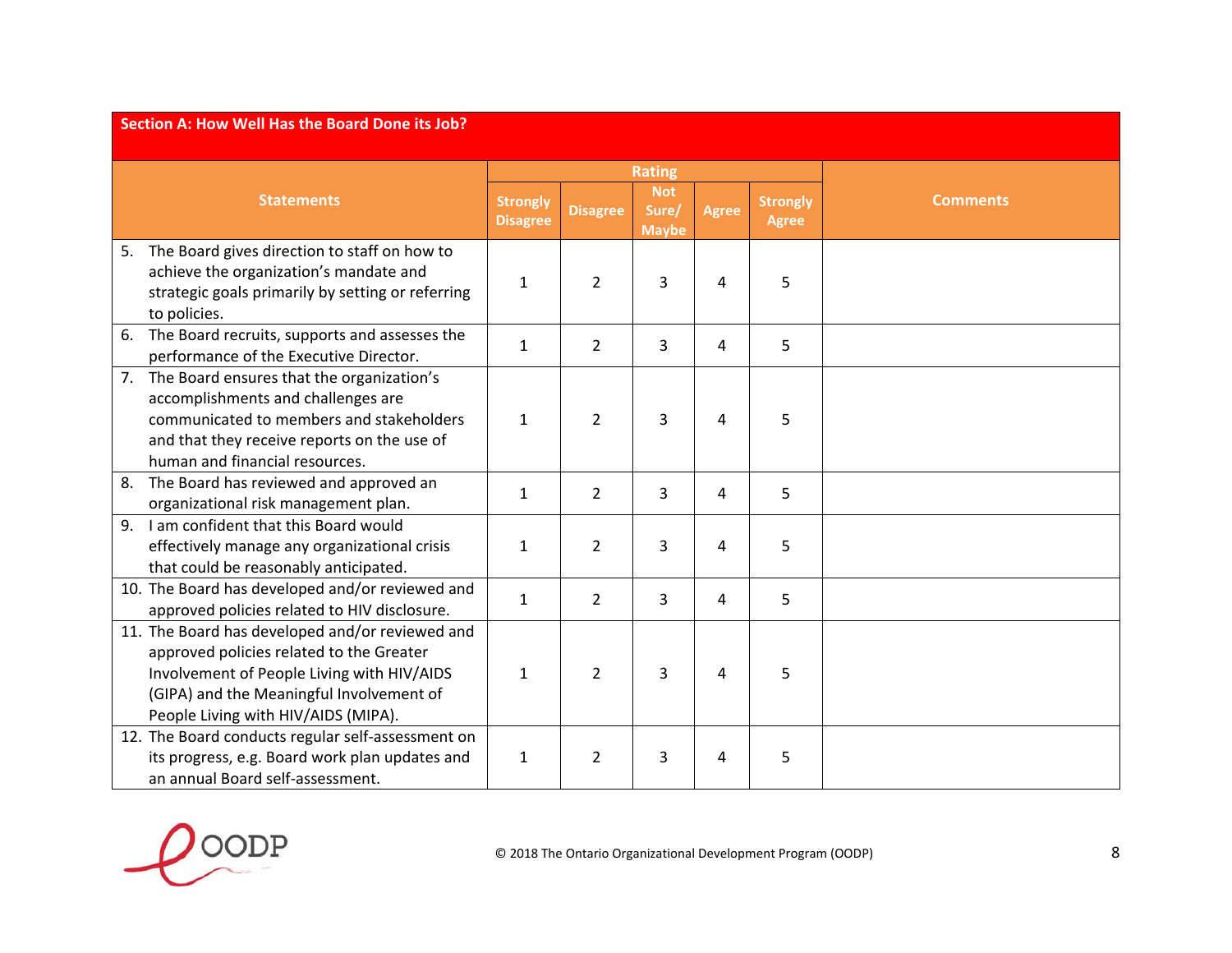| <b>Section A: How Well Has the Board Done its Job?</b> |                                    |          |                                     |       |                                 |                                                                                                                  |  |  |  |  |
|--------------------------------------------------------|------------------------------------|----------|-------------------------------------|-------|---------------------------------|------------------------------------------------------------------------------------------------------------------|--|--|--|--|
|                                                        |                                    |          | <b>Rating</b>                       |       |                                 |                                                                                                                  |  |  |  |  |
| <b>Statements</b>                                      | <b>Strongly</b><br><b>Disagree</b> | Disagree | <b>Not</b><br>Sure/<br><b>Maybe</b> | Agree | <b>Strongly</b><br><b>Agree</b> | <b>Comments</b>                                                                                                  |  |  |  |  |
| <b>My Overall Rating</b>                               | $Total =$                          |          |                                     |       |                                 | Excellent (56-60)<br>Ū.<br><b>Very Good (46-55)</b><br>Good (36-45)<br>ப<br>Satisfactory (25-35)<br>Poor (12-24) |  |  |  |  |

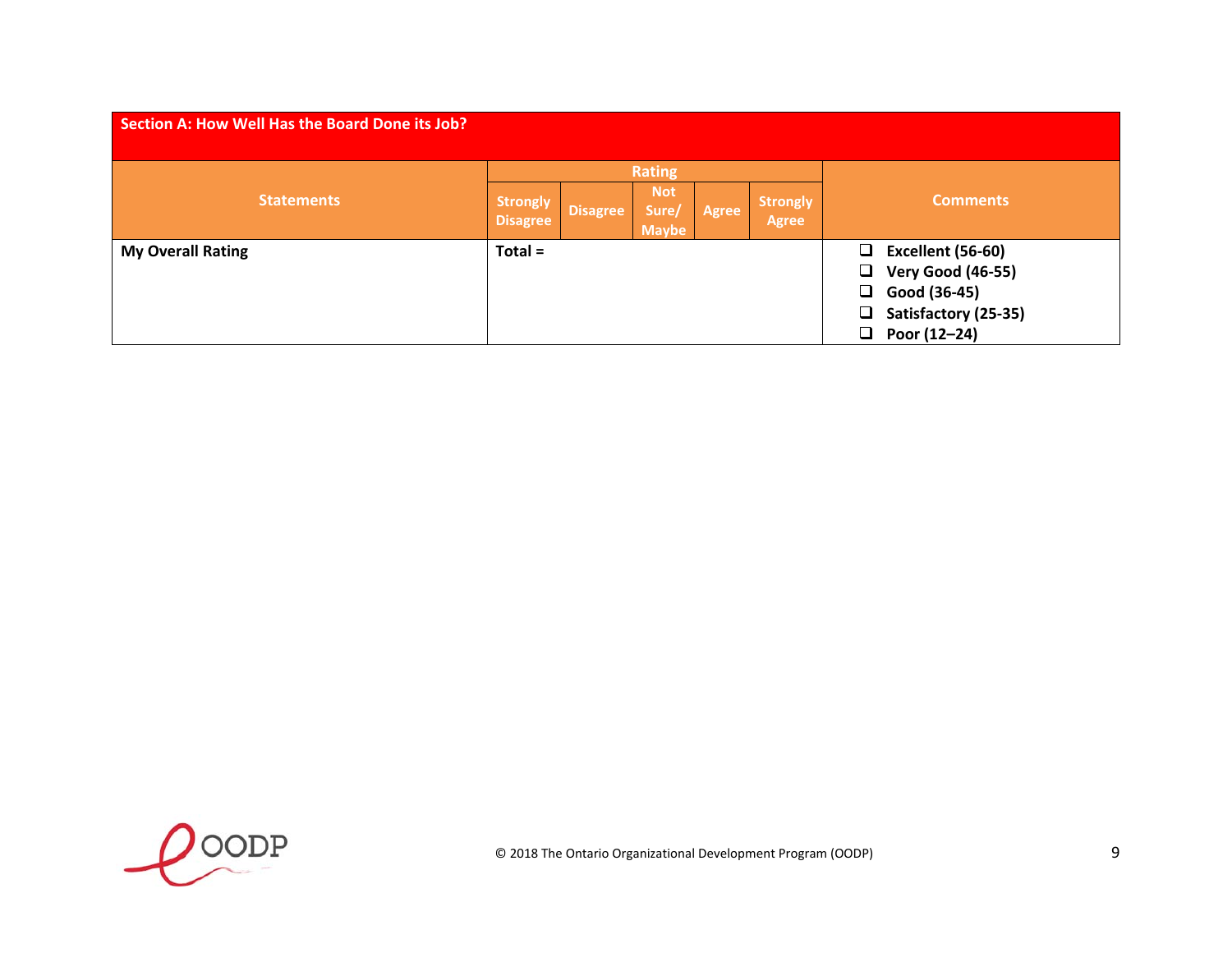**Name:**For period from: \_\_\_\_\_\_\_\_\_\_\_\_\_\_\_\_\_\_\_\_\_\_\_\_ to \_\_\_\_\_\_\_\_\_

|    | Section B: Does the Board have Enablers of Board Effectiveness and Success <sup>2</sup> in place?                                                                                                                     |                                    |                 |                                     |              |                                 |                 |  |  |  |
|----|-----------------------------------------------------------------------------------------------------------------------------------------------------------------------------------------------------------------------|------------------------------------|-----------------|-------------------------------------|--------------|---------------------------------|-----------------|--|--|--|
|    |                                                                                                                                                                                                                       |                                    |                 | <b>Rating</b>                       |              |                                 |                 |  |  |  |
|    | <b>Statements</b>                                                                                                                                                                                                     | <b>Strongly</b><br><b>Disagree</b> | <b>Disagree</b> | <b>Not</b><br>Sure/<br><b>Maybe</b> | <b>Agree</b> | <b>Strongly</b><br><b>Agree</b> | <b>Comments</b> |  |  |  |
| 1. | The Board composition is appropriate $-$<br>members have skill sets and/or expertise to<br>cover off areas of responsibilities, e.g. lived<br>experience, human resources, finance, legal,<br>social/health services. | 1                                  | 2               | 3                                   | 4            | 5                               |                 |  |  |  |
| 2. | The Board size is appropriate $-$ there is<br>coverage of duties amongst roles, cohesiveness<br>amongst members and manageable workloads.                                                                             | $\mathbf{1}$                       | $\mathcal{P}$   | 3                                   | 4            | 5                               |                 |  |  |  |
| 3. | There are clearly defined roles and expectations<br>for Officers, i.e. Chair, Vice-Chair, Treasurer, and<br>Secretary.                                                                                                | $\mathbf{1}$                       | $\overline{2}$  | 3                                   | 4            | 5                               |                 |  |  |  |
| 4. | There is an up to date Board Governance<br>Manual.                                                                                                                                                                    | 1                                  | $\overline{2}$  | 3                                   | 4            | 5                               |                 |  |  |  |
| 5. | The Executive Committee has a clear role that is<br>well understood and supported by all Board<br>members - serving as a valuable resource to the<br>Board and the Executive Director.                                | 1                                  | $\overline{2}$  | 3                                   | 4            | 5                               |                 |  |  |  |

<sup>2</sup> This section of the Tool has been adapted from the OODP resource *Enablers of Board Effectiveness*, prepared by Wendy L. Pinder. © 2013 Ontario Organizational Development Program

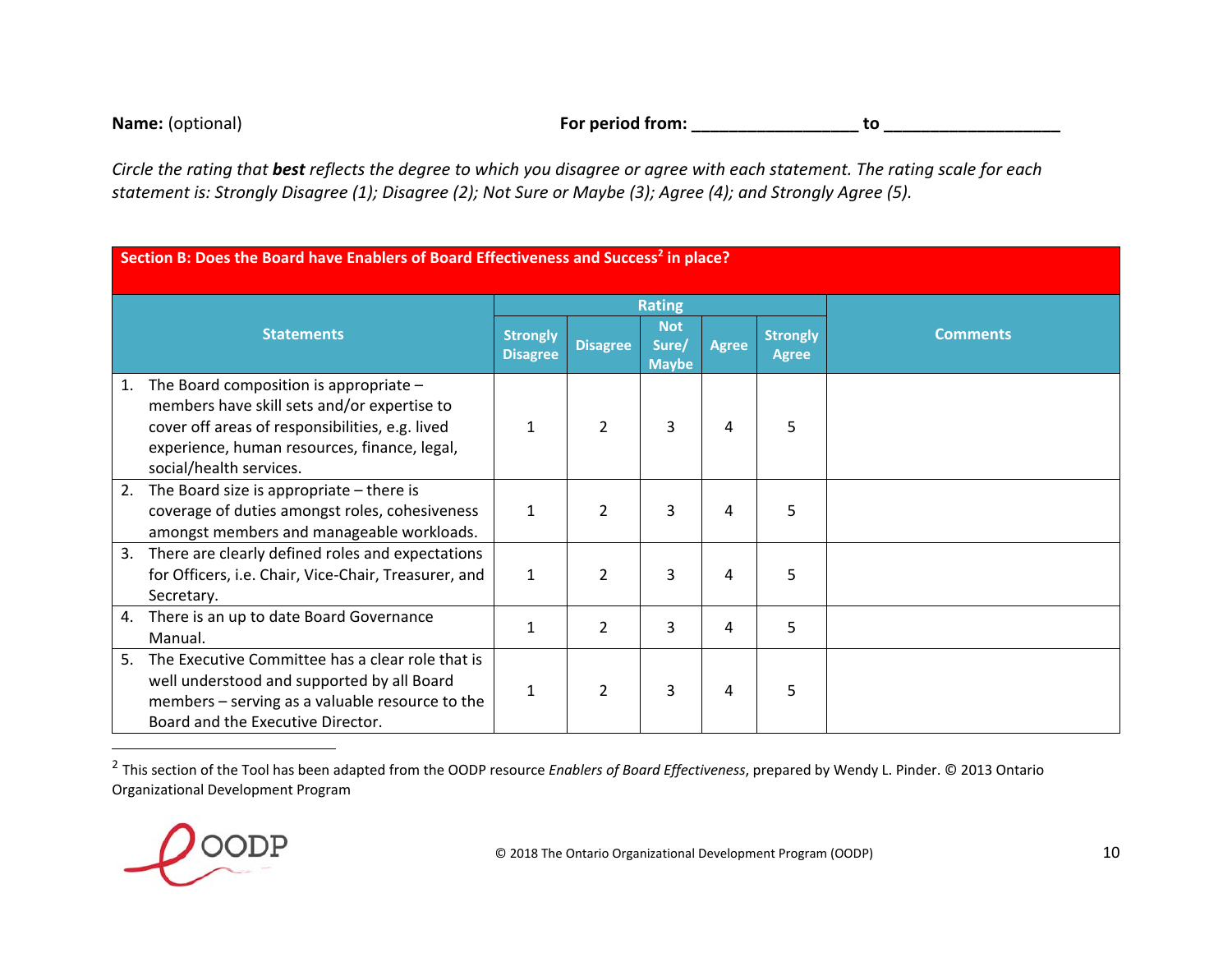|    | Section B: Does the Board have Enablers of Board Effectiveness and Success <sup>2</sup> in place?                                                |                                    |                 |                                     |              |                                 |                                                                                                                                     |  |  |  |  |
|----|--------------------------------------------------------------------------------------------------------------------------------------------------|------------------------------------|-----------------|-------------------------------------|--------------|---------------------------------|-------------------------------------------------------------------------------------------------------------------------------------|--|--|--|--|
|    |                                                                                                                                                  |                                    |                 | <b>Rating</b>                       |              |                                 |                                                                                                                                     |  |  |  |  |
|    | <b>Statements</b>                                                                                                                                | <b>Strongly</b><br><b>Disagree</b> | <b>Disagree</b> | <b>Not</b><br>Sure/<br><b>Maybe</b> | <b>Agree</b> | <b>Strongly</b><br><b>Agree</b> | <b>Comments</b>                                                                                                                     |  |  |  |  |
| 6. | All new Board members receive clear<br>orientation on their role, responsibilities and<br>expectations, including review of fiduciary<br>duties. | $\mathbf{1}$                       | $\overline{2}$  | 3                                   | 4            | 5                               |                                                                                                                                     |  |  |  |  |
|    | 7. The Board has effective renewal processes in<br>place for identifying, cultivating and integrating<br>new Directors.                          | $\mathbf{1}$                       | $\overline{2}$  | 3                                   | 4            | 5                               |                                                                                                                                     |  |  |  |  |
| 8. | The Committee structure is well documented<br>and each Committee has a terms of reference.                                                       | $\mathbf{1}$                       | $\overline{2}$  | 3                                   | 4            | 5                               |                                                                                                                                     |  |  |  |  |
| 9. | Board/committee meetings run well, e.g. start<br>on time, give members a chance to engage on<br>issues, and ensure all voices are heard.         | $\mathbf{1}$                       | $\overline{2}$  | 3                                   | 4            | 5                               |                                                                                                                                     |  |  |  |  |
|    | 10. Board/committee meeting calendars, advance<br>materials and agendas support the Board as<br>needed.                                          | $\mathbf{1}$                       | $\overline{2}$  | 3                                   | 4            | 5                               |                                                                                                                                     |  |  |  |  |
|    | 11. The role and expectations of the Executive<br>Director in supporting the Board are clearly<br>defined.                                       | $\mathbf{1}$                       | $\overline{2}$  | 3                                   | 4            | 5                               |                                                                                                                                     |  |  |  |  |
|    | 12. Board interactions are productive and generally<br>enjoyable with a good mixture of business and<br>development activities.                  | $\mathbf{1}$                       | $\overline{2}$  | 3                                   | 4            | 5                               |                                                                                                                                     |  |  |  |  |
|    | <b>My Overall Rating</b>                                                                                                                         | $Total =$                          |                 |                                     |              |                                 | Excellent (55-60)<br>$\Box$<br><b>Very Good (45-55)</b><br>❏<br>Good (35-45)<br>❏<br>Satisfactory (25-35)<br>$\Box$<br>Poor (14-24) |  |  |  |  |

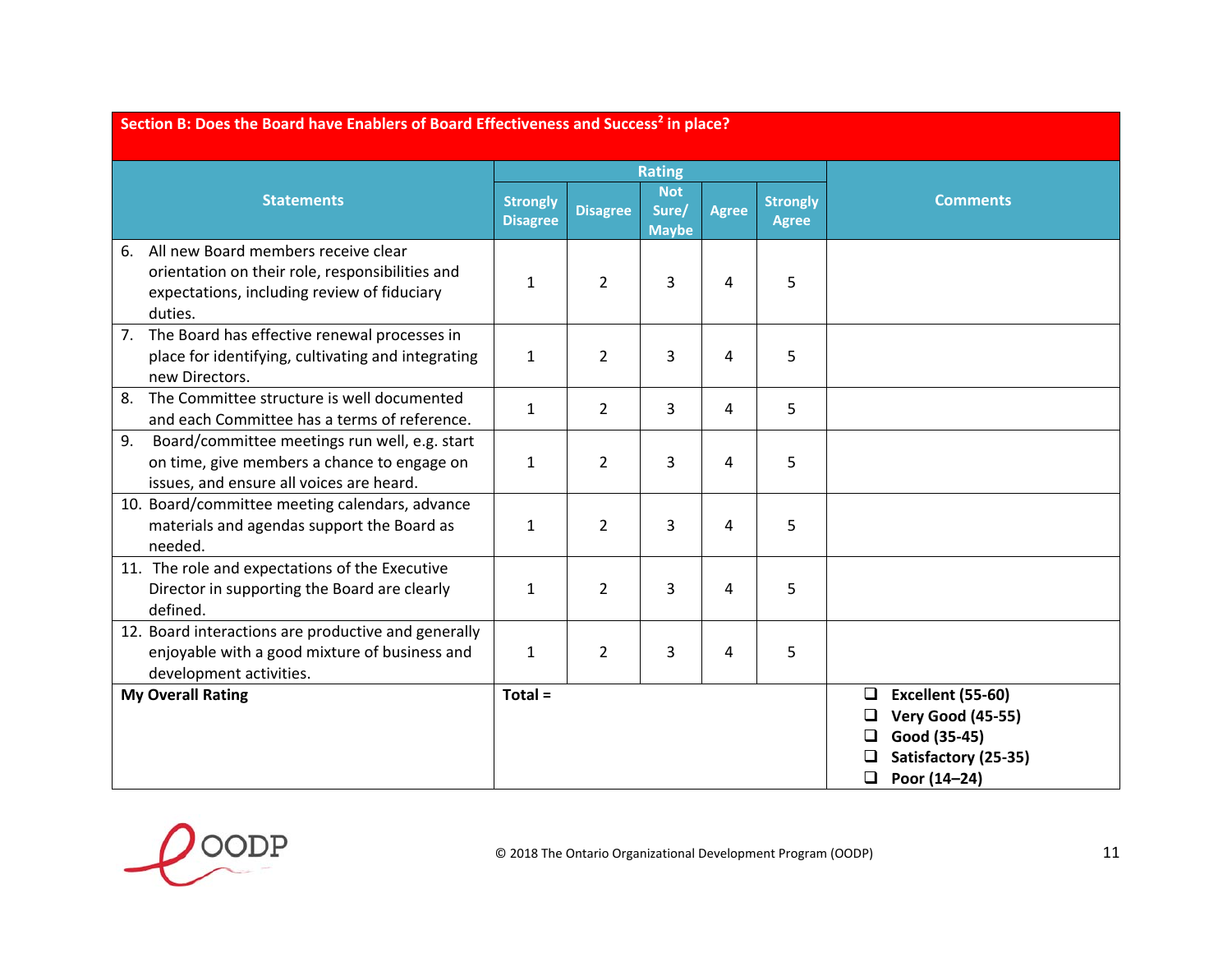**Name:**

(optional) **For period from: \_\_\_\_\_\_\_\_\_\_\_\_\_\_\_\_\_\_ to \_\_\_\_\_\_\_\_\_\_\_\_\_\_\_\_\_\_\_**

|                | Section C: How Well Has the Board Conducted Itself?                                                                                                                                                                                       |                                    |                 |                                     |       |                                 |                 |  |  |  |
|----------------|-------------------------------------------------------------------------------------------------------------------------------------------------------------------------------------------------------------------------------------------|------------------------------------|-----------------|-------------------------------------|-------|---------------------------------|-----------------|--|--|--|
|                |                                                                                                                                                                                                                                           |                                    |                 | <b>Rating</b>                       |       |                                 |                 |  |  |  |
|                | <b>Statements</b>                                                                                                                                                                                                                         | <b>Strongly</b><br><b>Disagree</b> | <b>Disagree</b> | <b>Not</b><br>Sure/<br><b>Maybe</b> | Agree | <b>Strongly</b><br><b>Agree</b> | <b>Comments</b> |  |  |  |
| 1.             | Board members are aware of what is expected<br>of them.                                                                                                                                                                                   | $\mathbf{1}$                       | $\overline{2}$  | 3                                   | 4     | 5                               |                 |  |  |  |
| 2.             | The agenda of Board meetings is well planned<br>so that we can get through all necessary Board<br>business.                                                                                                                               | $\mathbf{1}$                       | $\overline{2}$  | 3                                   | 4     | 5                               |                 |  |  |  |
| 3.             | We receive written reports to the Board in<br>advance of our meetings.                                                                                                                                                                    | 1                                  | $\overline{2}$  | 3                                   | 4     | 5                               |                 |  |  |  |
| $\mathbf{4}$ . | It seems like most Board members come to<br>meetings prepared.                                                                                                                                                                            | $\mathbf{1}$                       | $\overline{2}$  | 3                                   | 4     | 5                               |                 |  |  |  |
| 5.             | All Board members participate in important<br><b>Board discussions.</b>                                                                                                                                                                   | $\mathbf{1}$                       | $\overline{2}$  | 3                                   | 4     | 5                               |                 |  |  |  |
| 6.             | We do a good job of encouraging and dealing<br>with different points of view.                                                                                                                                                             | $\mathbf{1}$                       | $\overline{2}$  | 3                                   | 4     | 5                               |                 |  |  |  |
| 7.             | We all support the decisions we make.                                                                                                                                                                                                     | $\mathbf{1}$                       | $\overline{2}$  | 3                                   | 4     | 5                               |                 |  |  |  |
| 8.             | Board members demonstrate commitment to<br>the organization's mission and values and are<br>able to distinguish and set aside personal<br>interest when there are different from the<br>mission, goals and interests of the organization. | 1                                  | 2               | 3                                   | 4     | 5                               |                 |  |  |  |

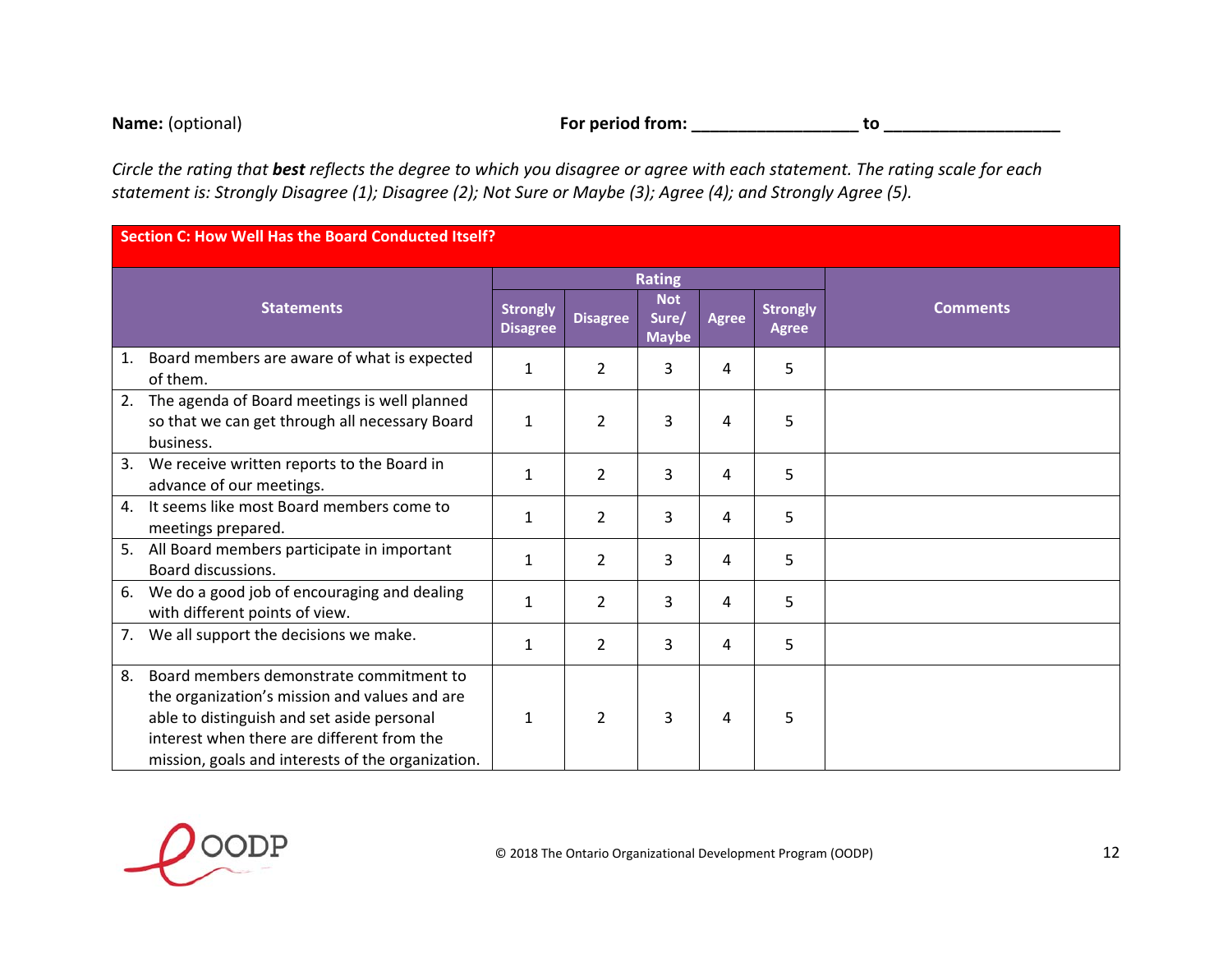| <b>Section C: How Well Has the Board Conducted Itself?</b>                                                                                                                                                                                   |                                                                                                         |                 |                                     |              |                                 |                                                                                                                                  |  |  |  |
|----------------------------------------------------------------------------------------------------------------------------------------------------------------------------------------------------------------------------------------------|---------------------------------------------------------------------------------------------------------|-----------------|-------------------------------------|--------------|---------------------------------|----------------------------------------------------------------------------------------------------------------------------------|--|--|--|
|                                                                                                                                                                                                                                              |                                                                                                         |                 | <b>Rating</b>                       |              |                                 |                                                                                                                                  |  |  |  |
| <b>Statements</b>                                                                                                                                                                                                                            | <b>Strongly</b><br><b>Disagree</b>                                                                      | <b>Disagree</b> | <b>Not</b><br>Sure/<br><b>Maybe</b> | <b>Agree</b> | <b>Strongly</b><br><b>Agree</b> | <b>Comments</b>                                                                                                                  |  |  |  |
| Board members conduct themselves in<br>9.<br>accordance with key elements of the<br>governance structure, e.g. bylaws, code of<br>conduct, conflict of interest, etc.                                                                        | 1                                                                                                       | 2               | 3                                   | 4            | 5                               |                                                                                                                                  |  |  |  |
| 10. Board members demonstrate a clear<br>understanding of the organization's strategic<br>focus when making decisions and use sound<br>processes in such decision-making.                                                                    | 1                                                                                                       | $\overline{2}$  | 3                                   | 4            | 5                               |                                                                                                                                  |  |  |  |
| 11. The Board has planned and led the orientation<br>process for new Board members.                                                                                                                                                          | $\mathbf{1}$                                                                                            | $\overline{2}$  | 3                                   | 4            | 5                               |                                                                                                                                  |  |  |  |
| 12. The Board has a plan for Director education and<br>further Board development.                                                                                                                                                            | 1                                                                                                       | $\overline{2}$  | 3                                   | 4            | 5                               |                                                                                                                                  |  |  |  |
| 13. Our Board meetings are always interesting.                                                                                                                                                                                               | $\mathbf{1}$                                                                                            | $\overline{2}$  | 3                                   | 4            | 5                               |                                                                                                                                  |  |  |  |
| 14. Our Board meetings are frequently fun.                                                                                                                                                                                                   | $\mathbf{1}$                                                                                            | $\overline{2}$  | $\overline{3}$                      | 4            | 5                               |                                                                                                                                  |  |  |  |
| 15. In the (insert year) Board Self-Assessment Tool,<br>the Board noted the following issues and<br>challenges for focus over the next year. In your<br>opinion, how well has the Board dealt with<br>them?<br>Example - Succession planning | $\Box$<br>Completed<br><b>Making Progress</b><br><b>Needs Attention</b><br>$\Box$<br>$\Box$<br>Not Sure |                 |                                     |              |                                 |                                                                                                                                  |  |  |  |
| Example - Policy development                                                                                                                                                                                                                 |                                                                                                         |                 |                                     |              |                                 |                                                                                                                                  |  |  |  |
| <b>My Overall Rating</b>                                                                                                                                                                                                                     | Total =                                                                                                 |                 |                                     |              |                                 | <b>Excellent (65-70)</b><br>□<br><b>Very Good (55-65)</b><br>□<br>Good (45-55)<br>Satisfactory (30-45)<br>$\Box$<br>Poor (15-30) |  |  |  |

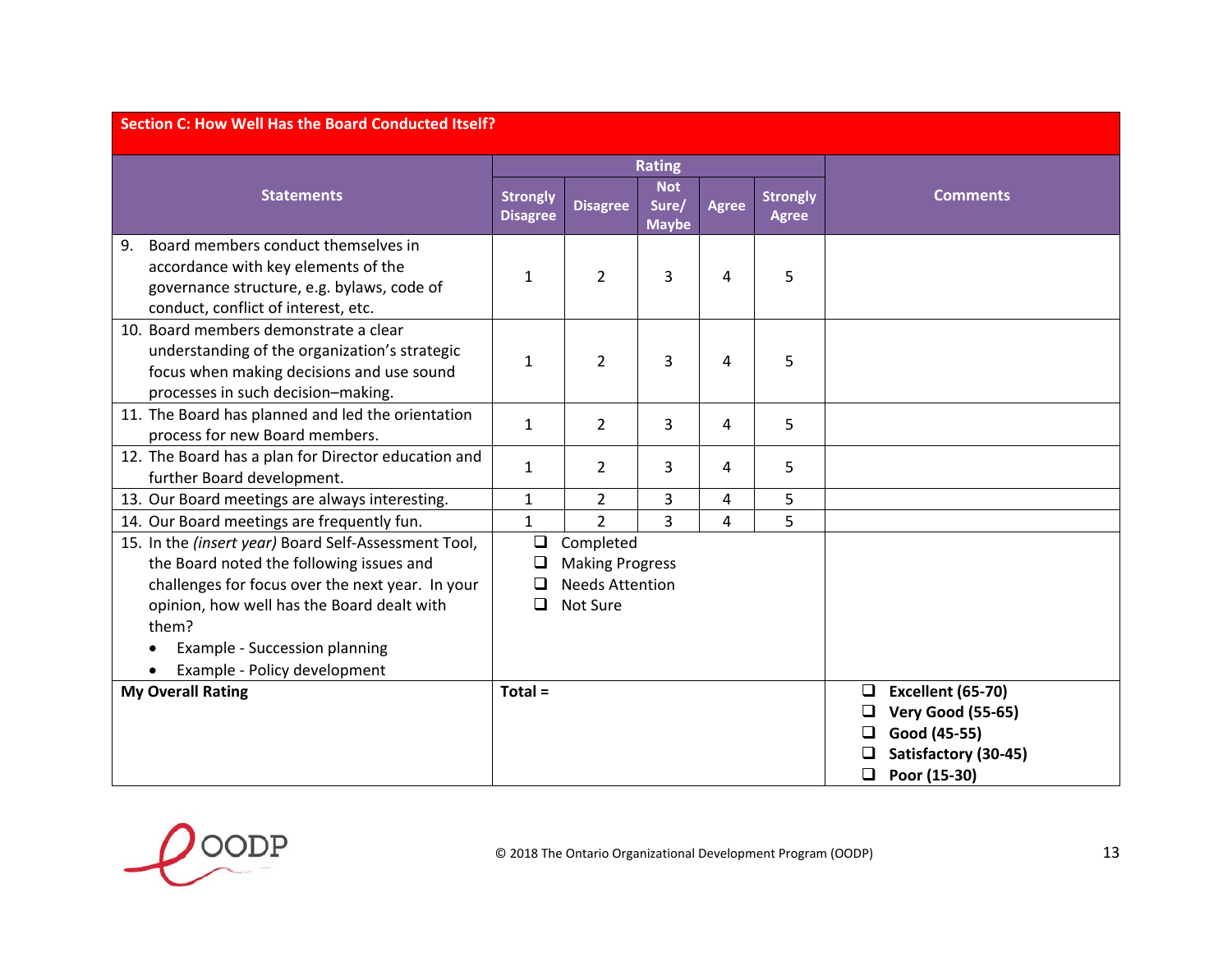#### **Name:**

(optional) **For period from: \_\_\_\_\_\_\_\_\_\_\_\_\_\_\_\_\_\_ to \_\_\_\_\_\_\_\_\_\_\_\_\_\_\_\_\_\_\_**

|    | Section D: Have you rated the Performance of Individual Board Members?                        |                                    |                 |                                     |              |                                 |                 |  |  |  |  |
|----|-----------------------------------------------------------------------------------------------|------------------------------------|-----------------|-------------------------------------|--------------|---------------------------------|-----------------|--|--|--|--|
|    |                                                                                               |                                    |                 | <b>Rating</b>                       |              |                                 |                 |  |  |  |  |
|    | <b>Statements</b>                                                                             | <b>Strongly</b><br><b>Disagree</b> | <b>Disagree</b> | <b>Not</b><br>Sure/<br><b>Maybe</b> | <b>Agree</b> | <b>Strongly</b><br><b>Agree</b> | <b>Comments</b> |  |  |  |  |
| 1. | I am aware of what is expected of me as a<br>Board member.                                    | 1                                  | $\overline{2}$  | 3                                   | 4            | 5                               |                 |  |  |  |  |
| 2. | I have a good record of meeting attendance.                                                   | $\mathbf{1}$                       | $\overline{2}$  | 3                                   | 4            | 5                               |                 |  |  |  |  |
| 3. | I read the minutes, reports and other materials<br>in advance of our Board meetings.          | $\mathbf{1}$                       | $\overline{2}$  | 3                                   | 4            | 5                               |                 |  |  |  |  |
| 4. | I am familiar with what is in the organization's<br>by-laws and governing policies.           | 1                                  | $\overline{2}$  | 3                                   | 4            | 5                               |                 |  |  |  |  |
| 5. | I follow through on things I said I would do.                                                 | 1                                  | $\overline{2}$  | 3                                   | 4            | 5                               |                 |  |  |  |  |
| 6. | I maintain the confidentiality of all Board<br>decisions.                                     | 1                                  | $\overline{2}$  | 3                                   | 4            | 5                               |                 |  |  |  |  |
|    | 7. When I have a different opinion than the<br>majority, I raise it.                          | 1                                  | $\overline{2}$  | 3                                   | 4            | 5                               |                 |  |  |  |  |
| 8. | I support Board decisions once they are made<br>even if I do not agree with them.             | 1                                  | $\overline{2}$  | 3                                   | 4            | 5                               |                 |  |  |  |  |
| 9. | I promote the work of our organization in the<br>community whenever I have a chance to do so. | 1                                  | 2               | 3                                   | 4            | 5                               |                 |  |  |  |  |

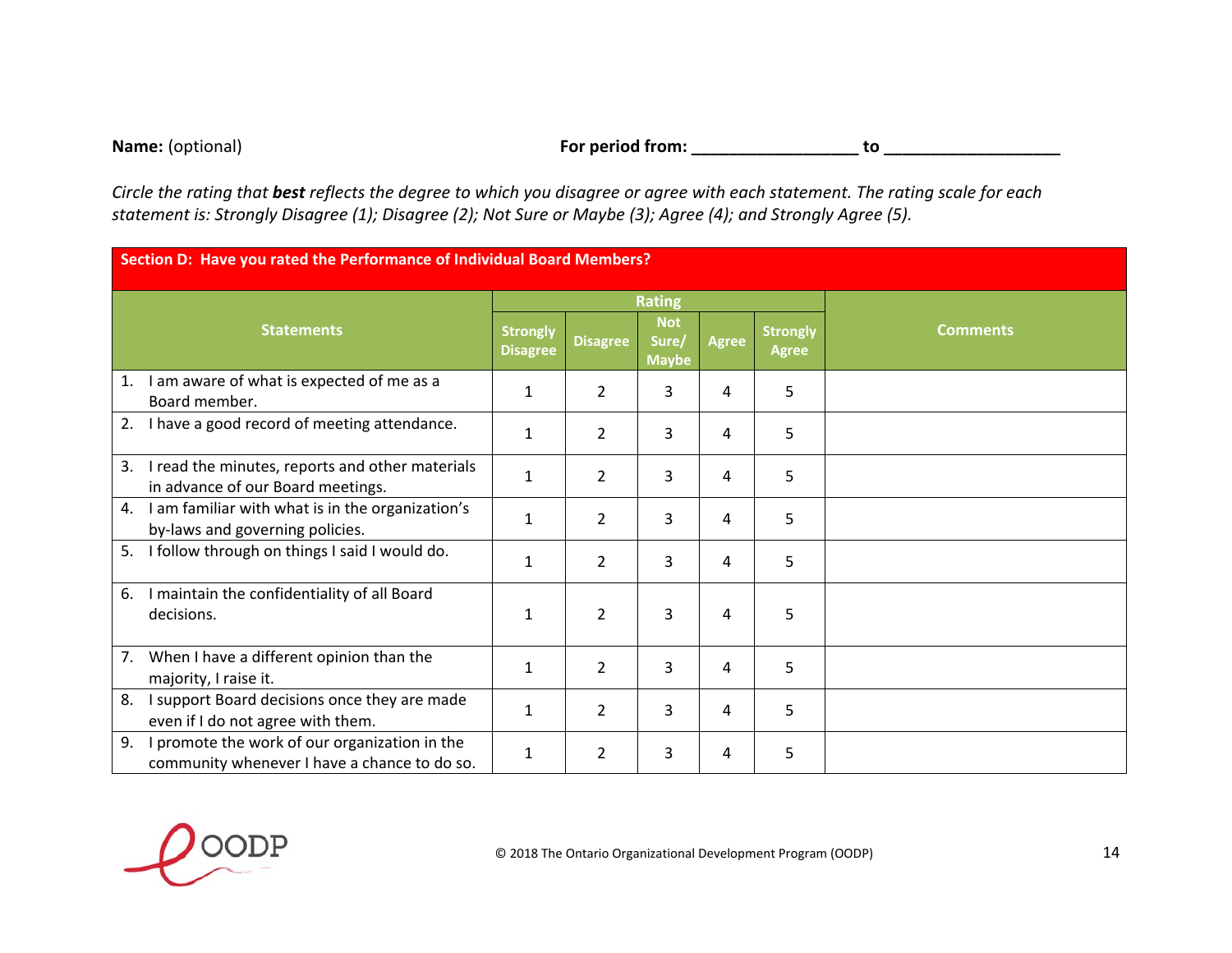| Section D: Have you rated the Performance of Individual Board Members?                                                                                                        |                                    |                 |                                     |              |                                 |                                                                                                                        |  |  |  |
|-------------------------------------------------------------------------------------------------------------------------------------------------------------------------------|------------------------------------|-----------------|-------------------------------------|--------------|---------------------------------|------------------------------------------------------------------------------------------------------------------------|--|--|--|
|                                                                                                                                                                               |                                    |                 | <b>Rating</b>                       |              |                                 |                                                                                                                        |  |  |  |
| <b>Statements</b>                                                                                                                                                             | <b>Strongly</b><br><b>Disagree</b> | <b>Disagree</b> | <b>Not</b><br>Sure/<br><b>Maybe</b> | <b>Agree</b> | <b>Strongly</b><br><b>Agree</b> | <b>Comments</b>                                                                                                        |  |  |  |
| 10. I stay informed about issues relevant to our<br>mission and bring information to the attention<br>of the Board.                                                           | $\mathbf{1}$                       | $\overline{2}$  | 3                                   | 4            | 5                               |                                                                                                                        |  |  |  |
| 11. I am self-aware and recognize how my power<br>and privilege may impact my colleagues on the<br>Board and others in the organization.                                      | $\mathbf{1}$                       | $\overline{2}$  | 3                                   | 4            | 5                               |                                                                                                                        |  |  |  |
| 12. I am committed to the principles of GIPA and<br>MIPA and demonstrate that commitment in my<br>Board work.                                                                 | $\mathbf{1}$                       | $\overline{2}$  | 3                                   | 4            | 5                               |                                                                                                                        |  |  |  |
| 13. I feel that I make valuable contributions in my<br>role as a Board member.                                                                                                | $\mathbf{1}$                       | $\overline{2}$  | 3                                   | 4            | 5                               |                                                                                                                        |  |  |  |
| 14. I am familiar with the organization's programs<br>and services.                                                                                                           | $\mathbf{1}$                       | $\overline{2}$  | 3                                   | 4            | 5                               |                                                                                                                        |  |  |  |
| 15. I enjoy my role and foresee completing my<br>term.                                                                                                                        | Yes                                |                 | No                                  |              |                                 |                                                                                                                        |  |  |  |
| 16. Reflecting on your time as a Director, identify<br>one or two Board achievements, decisions,<br>and/or successes for which you feel special<br>satisfaction and/or pride. | Comments:                          |                 |                                     |              |                                 |                                                                                                                        |  |  |  |
| <b>My Overall Rating</b>                                                                                                                                                      | Total =                            |                 |                                     |              |                                 | <b>Excellent (65-70)</b><br>□<br><b>Very Good (55-65)</b><br>Good (45-55)<br>Satisfactory (30-45)<br>Poor (15-30)<br>❏ |  |  |  |

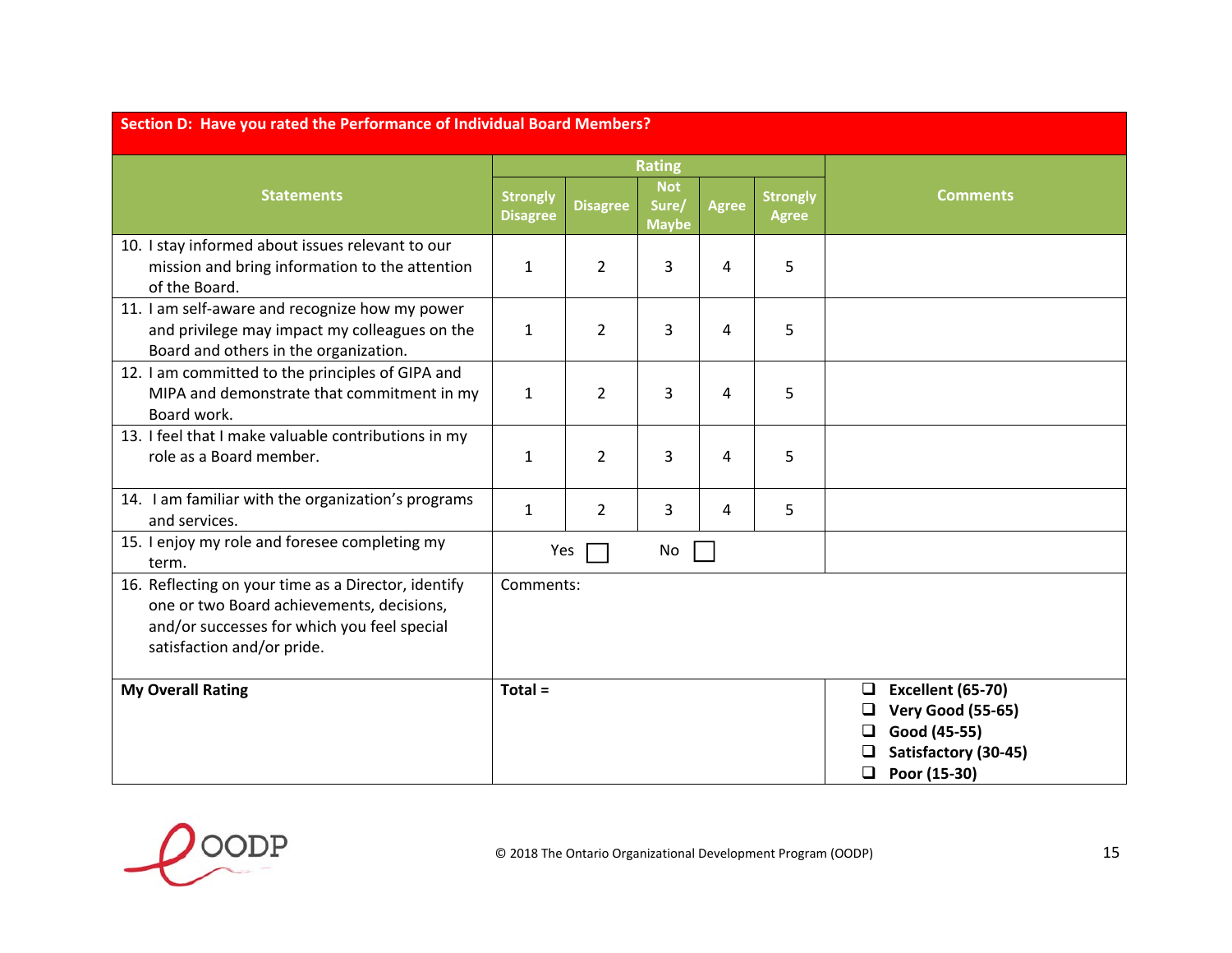#### **Name:**

#### For period from: \_\_\_\_\_\_\_\_\_\_\_\_\_\_\_\_\_\_\_\_\_\_\_\_\_\_\_\_\_\_\_\_ to

|    | Section E: Does your Board measure the Board's Relationship with the Executive Director <sup>3</sup> ? |                                    |                 |                                     |       |                          |                 |  |  |  |
|----|--------------------------------------------------------------------------------------------------------|------------------------------------|-----------------|-------------------------------------|-------|--------------------------|-----------------|--|--|--|
|    |                                                                                                        |                                    |                 | <b>Rating</b>                       |       |                          |                 |  |  |  |
|    | <b>Statements</b>                                                                                      | <b>Strongly</b><br><b>Disagree</b> | <b>Disagree</b> | <b>Not</b><br>Sure/<br><b>Maybe</b> | Agree | <b>Strongly</b><br>Agree | <b>Comments</b> |  |  |  |
| 1. | There is a clear understanding of where the                                                            |                                    |                 |                                     |       |                          |                 |  |  |  |
|    | Board's role ends and the Executive Director's                                                         |                                    | $\overline{2}$  | 3                                   | 4     | 5                        |                 |  |  |  |
|    | role begins.                                                                                           |                                    |                 |                                     |       |                          |                 |  |  |  |
| 2. | There is good two-way communication                                                                    |                                    | $\overline{2}$  | 3                                   | 4     | 5                        |                 |  |  |  |
|    | between the Board and the Executive Director.                                                          |                                    |                 |                                     |       |                          |                 |  |  |  |
| 3. | The Board has discussed and communicated                                                               |                                    |                 |                                     |       |                          |                 |  |  |  |
|    | the kinds of information and level of detail it                                                        |                                    | $\overline{2}$  | 3                                   | 4     | 5                        |                 |  |  |  |
|    | requires from the Executive Director on what is                                                        |                                    |                 |                                     |       |                          |                 |  |  |  |
|    | happening in the organization.                                                                         |                                    |                 |                                     |       |                          |                 |  |  |  |
| 4. | The Board delegate <sup>4</sup> provides the Executive                                                 |                                    | $\overline{2}$  | 3                                   | 4     | 5                        |                 |  |  |  |
|    | Director with regular supervision and support.                                                         |                                    |                 |                                     |       |                          |                 |  |  |  |

 $^4$  It is important to note that the entire Board does not supervise the Executive Director. This task usually falls to the Chair or President of the Board of Directors.



<sup>3</sup> Section E on the **Board's Relationship with the Executive Director** is **not** intended as an evaluation of the Executive Director but rather an evaluation of the quality of the Board's relationship with the Executive Director as judged by both the Board and Executive Director. The statements here focus on matters that the Board can change about its performance.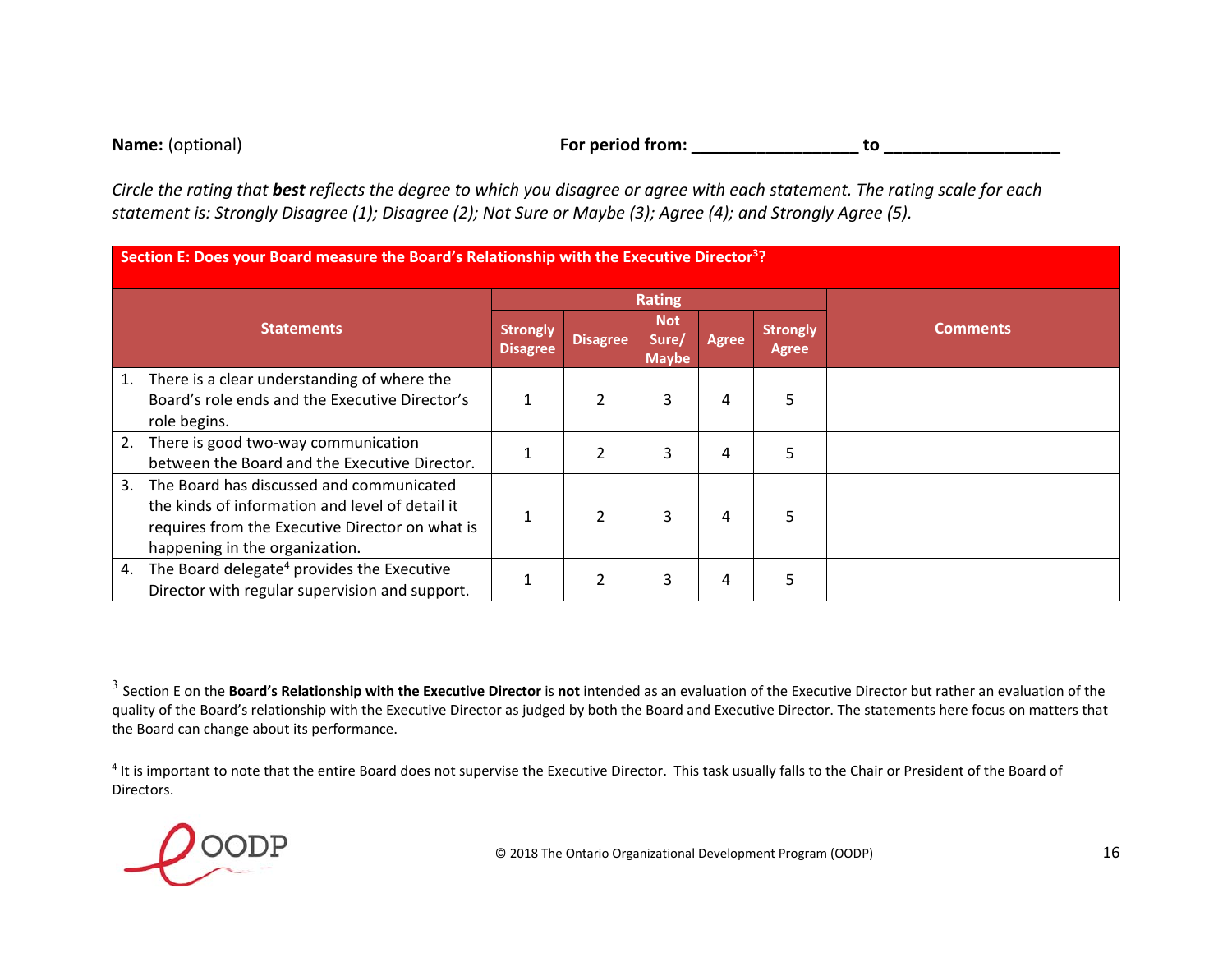|    | Section E: Does your Board measure the Board's Relationship with the Executive Director <sup>3</sup> ?                                         |                                    |                 |                                     |              |                                 |                                                                                                                        |  |  |  |  |
|----|------------------------------------------------------------------------------------------------------------------------------------------------|------------------------------------|-----------------|-------------------------------------|--------------|---------------------------------|------------------------------------------------------------------------------------------------------------------------|--|--|--|--|
|    |                                                                                                                                                |                                    |                 | <b>Rating</b>                       |              |                                 |                                                                                                                        |  |  |  |  |
|    | <b>Statements</b>                                                                                                                              | <b>Strongly</b><br><b>Disagree</b> | <b>Disagree</b> | <b>Not</b><br>Sure/<br><b>Maybe</b> | <b>Agree</b> | <b>Strongly</b><br><b>Agree</b> | <b>Comments</b>                                                                                                        |  |  |  |  |
| 5. | The Board has developed formal criteria and a<br>process for evaluating the Executive Director's<br>job performance.                           | $\mathbf{1}$                       | 2               | 3                                   | 4            | 5                               |                                                                                                                        |  |  |  |  |
| 6. | The Board, or a committee of the Board, has<br>formally evaluated the Executive Director's job<br>performance within the past 12 to 24 months. | $\mathbf{1}$                       | $\overline{2}$  | 3                                   | 4            | 5                               |                                                                                                                        |  |  |  |  |
| 7. | The Board provides feedback and shows its<br>appreciation to the Executive Director on a<br>regular basis.                                     | $\mathbf{1}$                       | $\overline{2}$  | 3                                   | 4            | 5                               |                                                                                                                        |  |  |  |  |
| 8. | The Board ensures that the Executive Director<br>is able to take advantage of professional<br>development<br>opportunities.                    | 1                                  | $\overline{2}$  | 3                                   | 4            | 5                               |                                                                                                                        |  |  |  |  |
|    | <b>My Overall Rating</b>                                                                                                                       | $Total =$                          |                 |                                     |              |                                 | Excellent (35-40)<br>□<br><b>Very Good (30-35)</b><br>Good $(25 - 30)$<br>Satisfactory $(15 - 24)$<br>Poor (6-14)<br>⊔ |  |  |  |  |

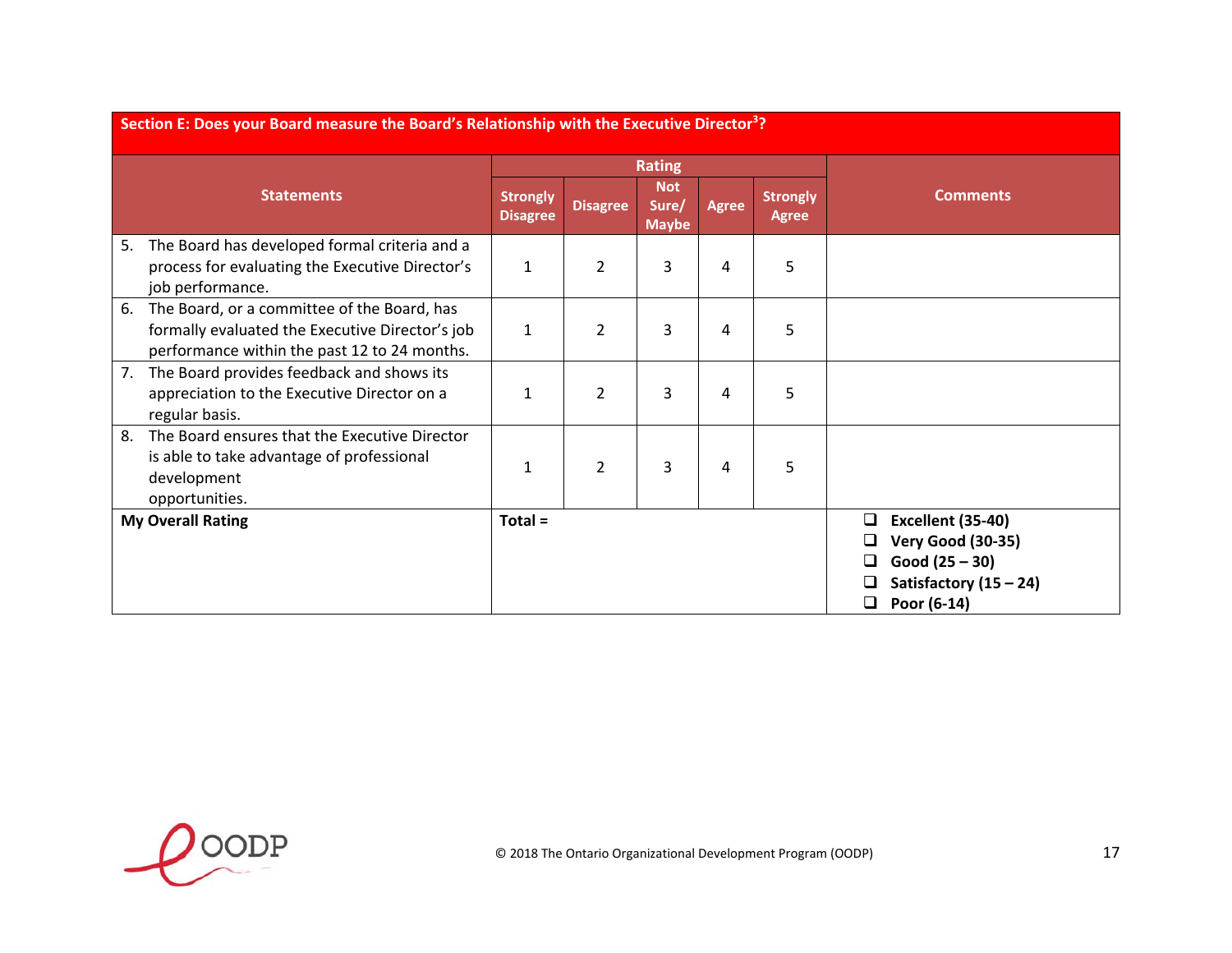| <b>Name:</b> (optional) | For period from: |  |
|-------------------------|------------------|--|
|-------------------------|------------------|--|

| Section F: Does your Board provide Feedback to the Chair of the Board (Optional)?                                                                                                                                                              |  |                                    |                 |                                     |              |                                 |                 |
|------------------------------------------------------------------------------------------------------------------------------------------------------------------------------------------------------------------------------------------------|--|------------------------------------|-----------------|-------------------------------------|--------------|---------------------------------|-----------------|
|                                                                                                                                                                                                                                                |  |                                    | <b>Rating</b>   |                                     |              |                                 |                 |
| <b>Statements</b>                                                                                                                                                                                                                              |  | <b>Strongly</b><br><b>Disagree</b> | <b>Disagree</b> | <b>Not</b><br>Sure/<br><b>Maybe</b> | <b>Agree</b> | <b>Strongly</b><br><b>Agree</b> | <b>Comments</b> |
| The Board has a formal Board Chair job<br>1.<br>description and has discussed the role and<br>responsibilities.                                                                                                                                |  | 1                                  | $\overline{2}$  | 3                                   | 4            | 5                               |                 |
| The Chair is well prepared for Board meetings.<br>2.                                                                                                                                                                                           |  | 1                                  | $\overline{2}$  | 3                                   | 4            | 5                               |                 |
| The Chair helps the Board to stick to the<br>3.<br>agenda.                                                                                                                                                                                     |  | $\mathbf{1}$                       | $\overline{2}$  | 3                                   | 4            | 5                               |                 |
| The Chair ensures that every Board member<br>4.<br>has an opportunity to be heard.                                                                                                                                                             |  | $\mathbf{1}$                       | $\overline{2}$  | 3                                   | 4            | 5                               |                 |
| The Chair is skilled at managing different points<br>5.<br>of view.                                                                                                                                                                            |  | $\mathbf{1}$                       | $\overline{2}$  | 3                                   | 4            | 5                               |                 |
| In alignment with the organizational and<br>6.<br>governance policies, procedures and codes of<br>conduct, the Chair knows how to be direct with<br>an individual Board member when that Board<br>member's behaviour needs to shift or change. |  | $\mathbf{1}$                       | $\overline{2}$  | 3                                   | 4            | 5                               |                 |
| The Chair helps the Board to work well<br>7.<br>together.                                                                                                                                                                                      |  | $\mathbf{1}$                       | $\overline{2}$  | 3                                   | 4            | 5                               |                 |
| I feel I can go to the Chair when I have a<br>8.<br>concern.                                                                                                                                                                                   |  | 1                                  | 2               | 3                                   | 4            | 5                               |                 |

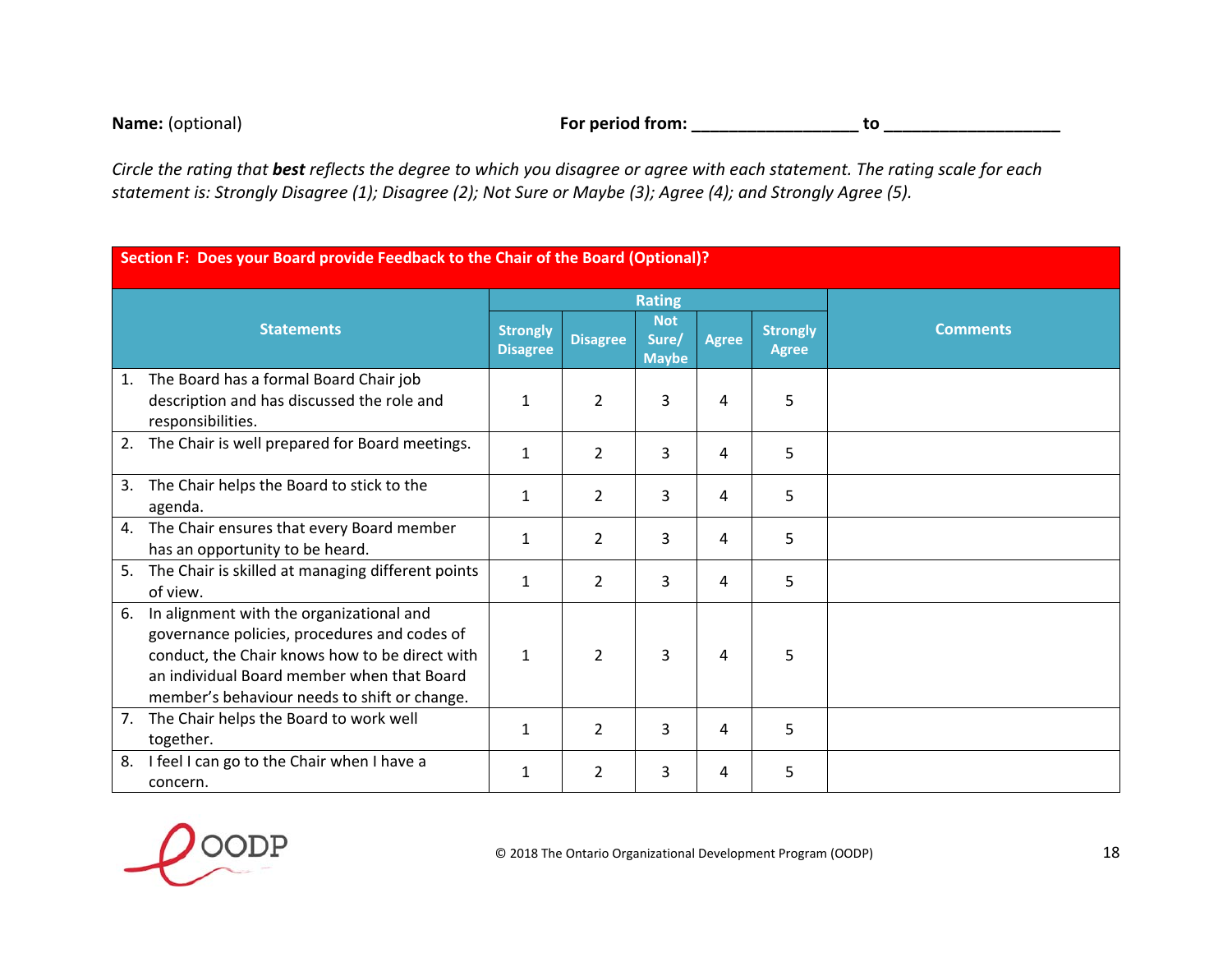| <b>Statements</b>                                                                                                         |                                    |                 | <b>Rating</b>                       |              |                                 |   |                                          |
|---------------------------------------------------------------------------------------------------------------------------|------------------------------------|-----------------|-------------------------------------|--------------|---------------------------------|---|------------------------------------------|
|                                                                                                                           | <b>Strongly</b><br><b>Disagree</b> | <b>Disagree</b> | <b>Not</b><br>Sure/<br><b>Maybe</b> | <b>Agree</b> | <b>Strongly</b><br><b>Agree</b> |   | <b>Comments</b>                          |
| The Chair demonstrates good listening skills.<br>9.                                                                       |                                    | 2               | 3                                   | 4            | 5                               |   |                                          |
| 10. The Board supports the Chair.                                                                                         |                                    | $\overline{2}$  | 3                                   | 4            | 5                               |   |                                          |
| 11. The Chair is effective in delegating<br>responsibility amongst Board members, e.g.<br>assigning tasks with timelines. |                                    | $\overline{2}$  | 3                                   | 4            | 5                               |   |                                          |
| 12. The Chair's strongest skill is                                                                                        |                                    |                 |                                     |              |                                 |   |                                          |
| <b>My Overall Rating</b>                                                                                                  | $Total =$                          |                 |                                     |              |                                 | ப | <b>Excellent (50-55)</b>                 |
|                                                                                                                           |                                    |                 |                                     |              |                                 |   | <b>Very Good (40-49)</b><br>Good (30-39) |
|                                                                                                                           |                                    |                 |                                     |              |                                 |   | Satisfactory (20-29)                     |
|                                                                                                                           |                                    |                 |                                     |              |                                 | ❏ | Poor (10-19)                             |

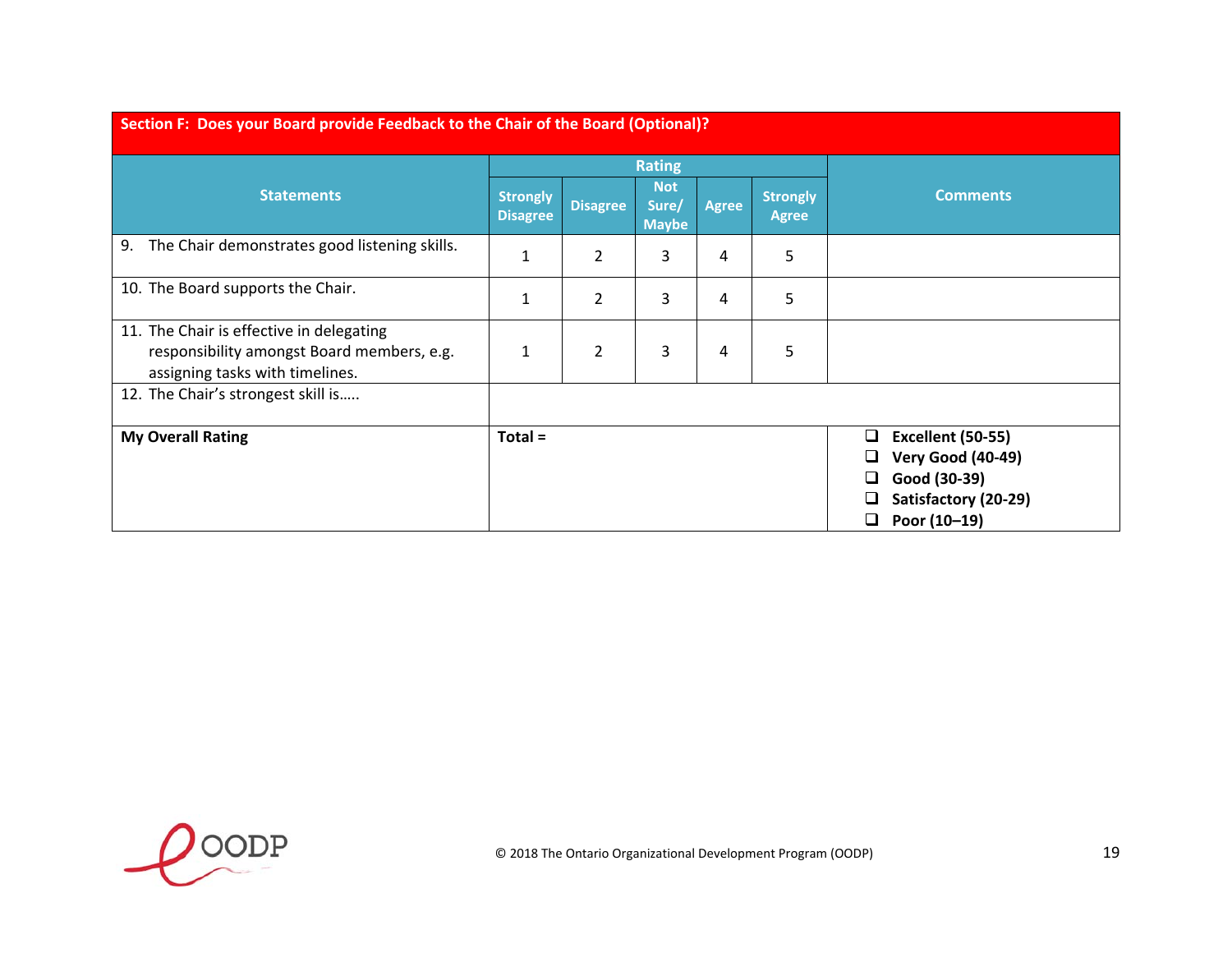## 5. OODP Supports and Additional Governance Resources

OODP Consulting Support Available for Eligible Organizations upon Request:

- Strategic Plan development support
- Operational Plan development and support
- Board Chair Coaching
- Board Governance workshop
- Board workplan and development session(s)
- Greater Involvement of People Living with HIV/AIDS (GIPA) workshop
- Anti-Racism Anti-Oppression (ARAO) workshop
- Provide telephone support to the Nominations Committee
- Facilitate meeting(s) of the Nomination Committee
- Organizational Self-Assessment Tool (OSAT)
- OSAT Implementation Plan development session(s)

#### Additional Resources

- Effective Governance: Useful Governance Templates
- National Study of Board Governance Practices in the Non-Profit and Voluntary Sector in Canada: Executive Summary
- Ontario Provincial Resource for ASO Human Resources (OPRAH)
- **OODP Governance Resources**
- OODP Nominating Committee Resource
- The Not-for-Profit (NPO) Directors Series: The NPO Director Alerts
- The Policy Governance Model
- 20 Questions Directors of Not-For-Profit Organizations Should Ask about Board Recruitment, Development and Assessment
- 20 Questions Directors of Not-For-Profit Organizations Should Ask about Directors' and Officers' Liability Indemnification and Insurance (includes Not‐For‐Profit Organizations supplement)
- 20 Questions Directors of Not-For-Profit Organizations Should Ask about Fiduciary Duty
- 20 Questions Directors of Not-For-Profit Organizations Should Ask about Human Resources
- 20 Questions Directors of Not-For-Profit Organizations Should Ask about Risk
- 20 Questions Directors of Not-For-Profit Organizations Should Ask about Strategy and Planning